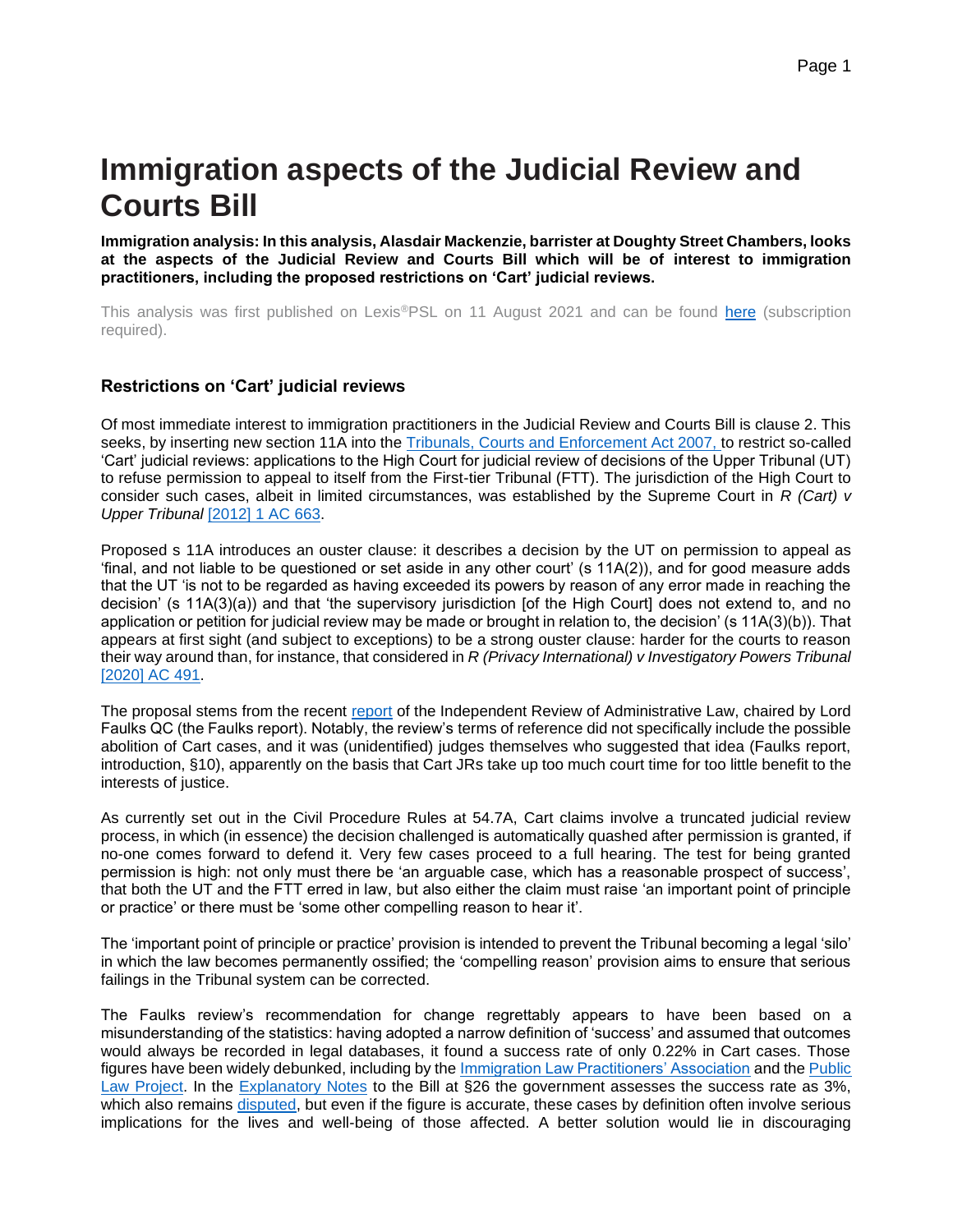unmeritorious claims (for instance by improving the quality and availability of representation), and in improving decision-making in the Tribunal, rather than in creating further barriers to meritorious claims.

Faulks's recommendation was to abolish Cart cases entirely (Faulks report, §3.46). The government has not followed that proposal, deciding instead, in proposed s 11A(4), to limit the scope of such claims to questions of: the validity of any permission application; whether the UT was properly constituted; and whether it has acted in bad faith; or whether it has acted 'in fundamental breach of the principles of natural justice'.

The first three categories are evidently intended to be very limited, but to provide a 'safety valve' which would limit any temptation for the courts to override the ouster clause; but how narrow is the fourth? The Explanatory [Notes](http://publications.parliament.uk/pa/bills/cbill/58-02/0152/en/210152en.pdf) hypothesise that it could encompass a UT Judge's refusal 'to hear submissions from the claimant for no good reason', this being cited as an example of 'bad faith' or (more plausibly) 'a fundamental breach of the principles of natural justice'. The counterexample given, where judicial review would not lie, is where the 'claimant thinks the UT's decision was wrong', but this tells us nothing because a judicial review claim would not succeed on those grounds anyway.

It might be felt that a breach of natural justice is always fundamental, and moreover that overlooking relevant evidence or authority—a primary basis on which Cart cases are currently brought, is likely to breach natural justice. So would that fourth category, for instance, encompass the [case](http://www.bailii.org/ew/cases/EWCA/Civ/2018/2495.html) mentioned (without details) in the Faulks report where the FTT had misunderstood evidence of the applicant's learning difficulties when finding him to be lying? Or the one cited by ILPA, where the FTT had gone behind the agreed position of the parties that the appellant was not a 'foreign criminal' as statutorily defined and then ignored relevant authority in deciding that they were?

If argument is going to continue—as it surely will, over what constitutes a 'fundamental breach of the principles of natural justice', parties will continue to bring Cart JRs which will take up the time of the courts (if only in considering their admissibility), while the evident intention to limit the scope for success will mean that genuine and serious errors by the UT will go uncorrected.

#### **Suspended quashing orders**

Clause 1 of the Bill, which introduces the concept of suspended or prospective quashing orders in judicial review, will also impact the immigration sector, particularly where challenges are brought to Home Office policies. Its intention, in introducing proposed new [section 29A](https://www.lexisnexis.com/uk/lexispsl/immigration/citationlinkHandler.faces?bct=A&service=citation&risb=&UK_ACTS&$num!%251981_54a%25$section!%2529A%25$sect!%2529A%25) of the Senior Courts Act 1981, is to potentially allow for a public authority's decisions not to be automatically invalidated by a subsequent quashing of the policy under which they were made, and/or give the authority time to reconsider its policy or any decisions made under it. Alternatively, Parliament could have the opportunity to step in, for instance if the lawfulness of secondary legislation were under challenge. The new proposed powers, also recommended in the Faulks report, are discretionary, with a range of factors having to be considered before they can be exercised. [Opinions differ](http://ukconstitutionallaw.org/2021/07/26/tom-hickman-qc-quashing-orders-and-the-judicial-review-and-courts-act/) on whether this gives more or less power to the courts rather than Parliament, but what seems clear is that the executive will be the main winner, with the courts being (remarkably) empowered to uphold decisions or policies which have been shown to be unlawful.

#### **Online Procedure Rules**

Also of interest to immigration practitioners will be Part 2, Chapter 2 of the Bill, mandating the creation of Online Procedure Rules, for certain types of proceedings—including proceedings in the UT and FTT, by an Online Procedure Rules Committee. These will govern the initiation and conduct of online proceedings, including participation in hearings. There will be exceptions for people who are unrepresented and/or require 'online procedural assistance', ie owing to 'difficulties in accessing or using electronic equipment'. The new Committee's powers would appear to include amending Tribunal Procedural Rules in respect of online proceedings. The detail is yet to be seen, but such rules may well provide clarity in contrast to the sometimes haphazard way in which online processes have developed both before and during the pandemic.